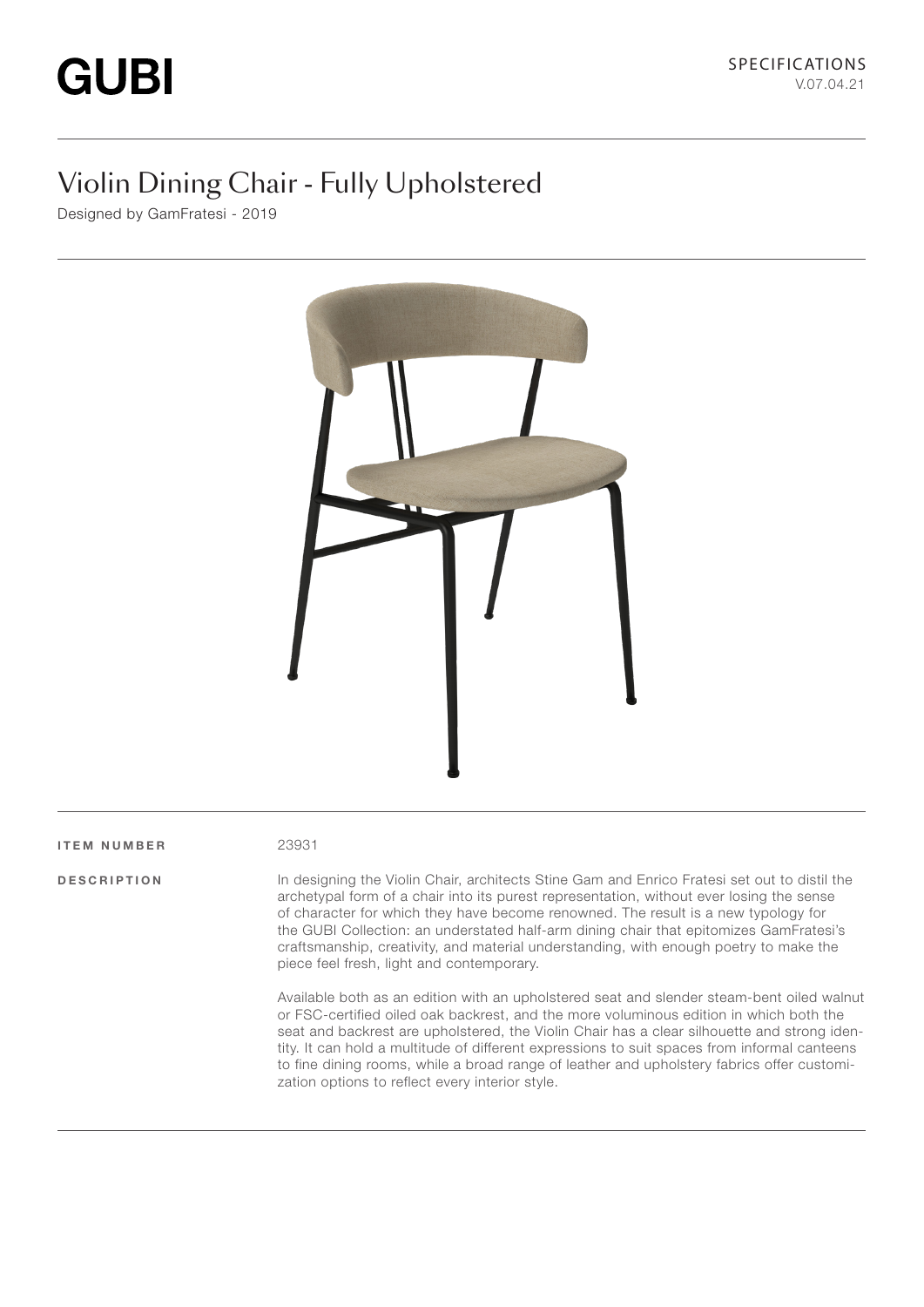# Materials & Finishes

BASE FINISH Black Matt Base



MATERIALS Steel, CMHR foam, polyester wadding, fabric uphostery

#### Dimensions





| 58 cm / 22.8 in   |
|-------------------|
| 55.5 cm / 21.9 in |
| 76 cm / 29.9 in   |
| 49 cm / 19.3 in   |
| 54 cm / 21.3 in   |
| 45 cm / 17.7 in   |
| 35 cm / 13.8 in   |
|                   |

# Weight

TOTAL WEIGHT 6 kg / 13.2 lbs